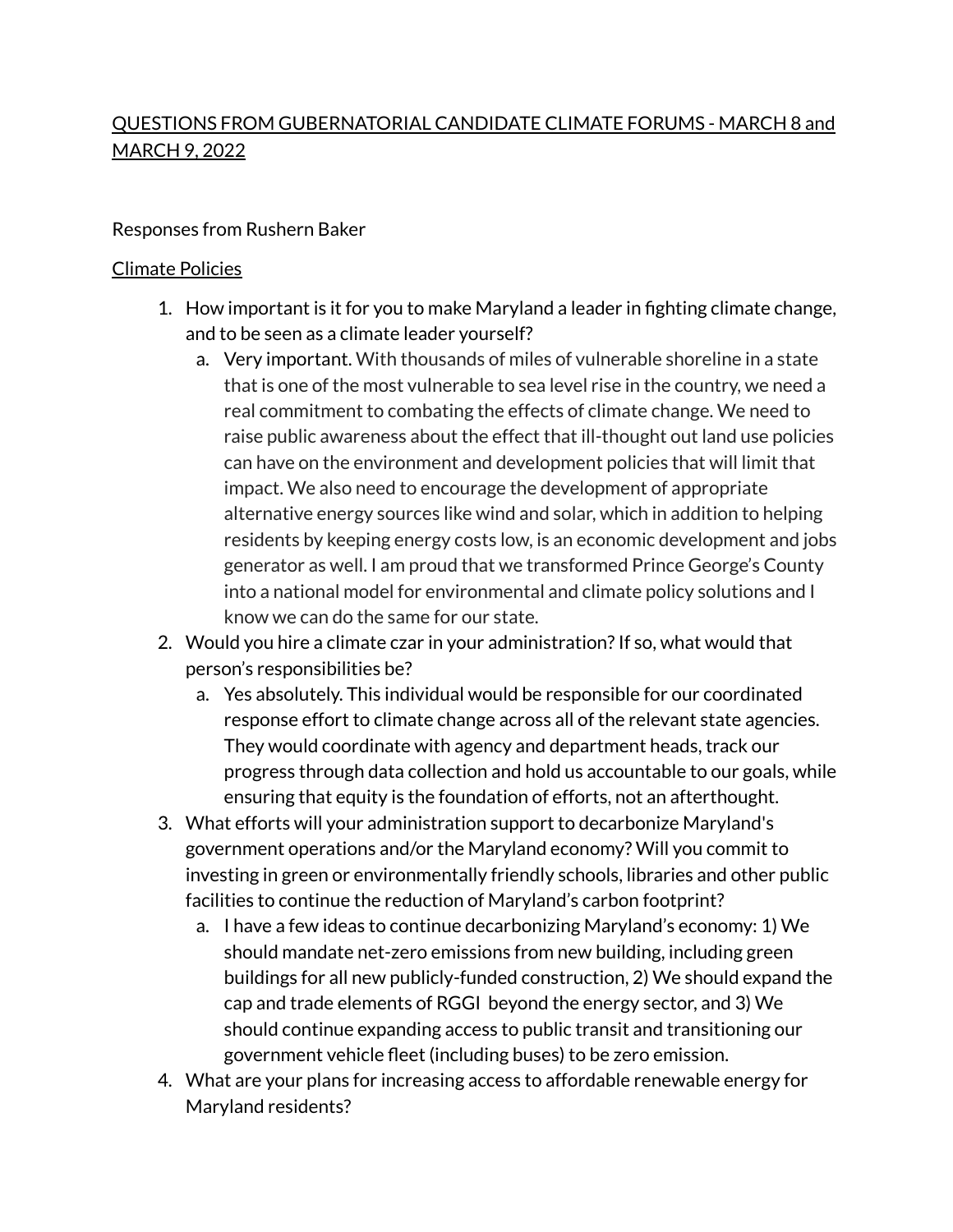- a. As County Executive, I launched a clean/solar energy grant program to ensure that all county residents had the opportunity to install clean energy for their homes. This program is certainly scalable to the statewide level. We would also work closely with the private sector to boost renewable energy generation on underutilized tracts of land, such as vacant or blighted properties or large parking lots.
- 5. Does nuclear power need to be part of Maryland's clean energy portfolio? How do you propose to safely store nuclear waste from the Calvert Cliffs plant?
	- a. I'm highly concerned about the storage of nuclear waste, especially considering it will remain radioactive for many many generations to come. However I would want to ensure we are generating enough capacity from renewable energy sources before we decommission our nuclear plant. It's certainly a better option than coal or natural gas from an emissions standpoint. Also, examining the current energy crisis in Germany, you can see the major downside to transitioning away from nuclear before other cleaner options are available.
- 6. How would you commit to working with environmental justice advocacy organizations in Maryland to help you identify and select the heads of agencies and commissions responsible for protecting our environment? Do you feel the state should diversify the leaders on environmental commissions and in agencies?
	- a. Yes, I see a large, pivotal role for environmental advocacy organizations on my transition team. I will have an environmental transition team that will provide significant input on what my environmental priorities should be, the status of environmental departments, and what qualities I should look for in leadership. Beyond that, good transition teams can also provide valuable input into not only in what the priorities should be, but how to best accomplish them. I think my appointees should be like the people of Maryland--diverse in all ways. You may look no further than the diversity and balance of my former cabinet in Prince George's. Our Directors come from diverse backgrounds but all are exceptionally qualified to do the work. Notably, my appointment to the Department of Environment was the first Latino in that position and one of the first in the history of the County appointed to a cabinet post.
- 7. How will you prioritize and ensure funding allocated to address environmental injustice will be used in the communities impacted most by climate change – and who will oversee this effort?
	- a. First of all, we should make access to a clean and healthy environment a constitutional right. I have had experience on cumulative impact issues in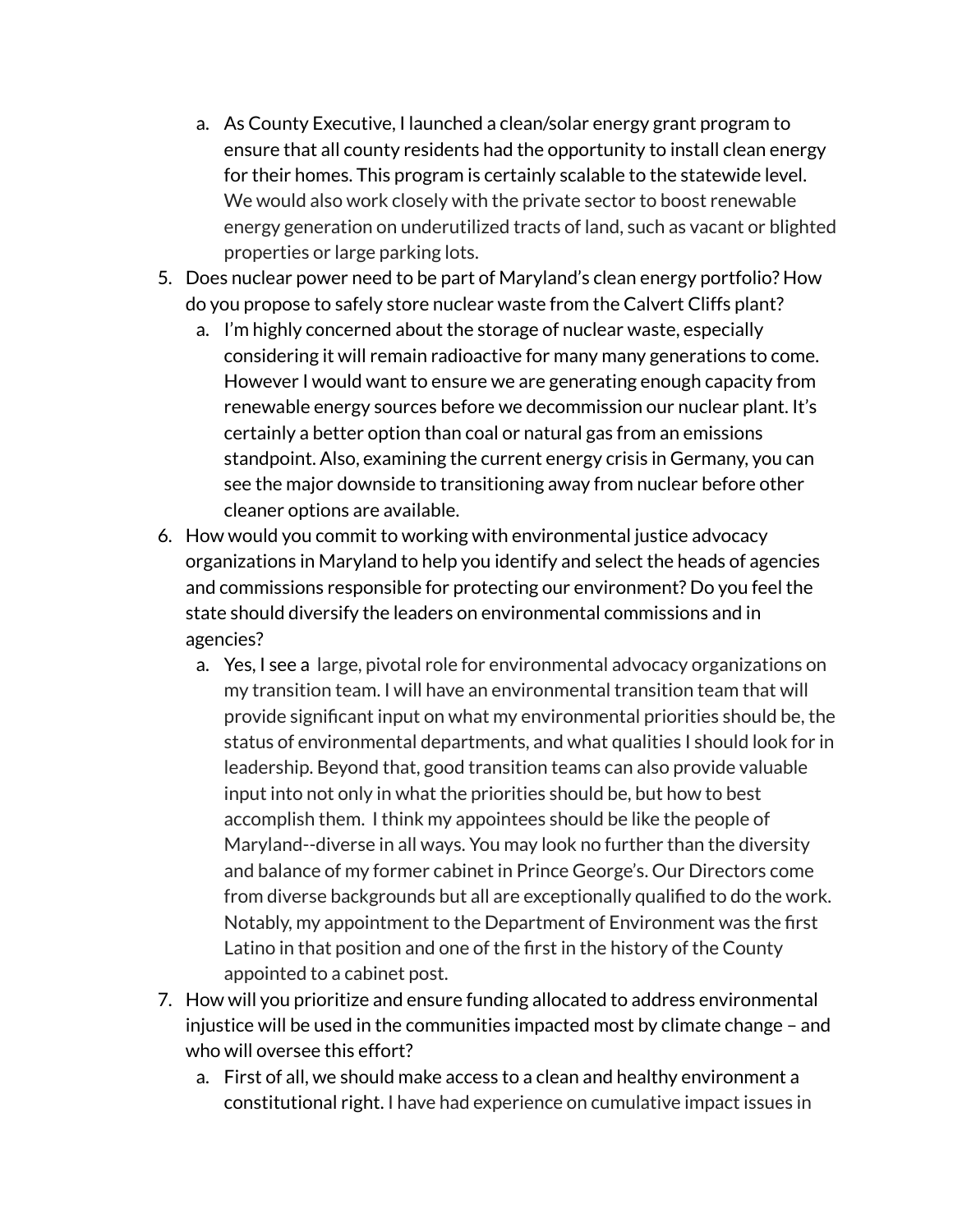several of our neighborhoods in Prince George's, and have been disappointed in the State's inability to protect vulnerable communities. In addition to supporting cumulative impact legislation, I will also order a review of MDE to have updated technology to ensure adequate air quality monitoring. I would also support partnering with the University of Maryland healthcare system to ensure that health impact studies take place in our most distressed communities so we know the impacts and can measure how much progress we are making. Additionally, communities disproportionately impacted by climate change should absolutely receive an equitable portion of climate mitigation funds. I would look to our climate czar to oversee this effort.

# Agriculture and Water Quality

- 8. Agricultural runoff is widely accepted to be the biggest contributor to Chesapeake Bay pollution. How do you plan to reduce farm runoff? Have you accepted or do you plan to accept any campaign contributions from the poultry industry?
	- a. First off, I have not taken any campaign contributions from the poultry industry, or any other special interest group or corporation. It was important for me to opt into Maryland's public financing system for this exact reason– so we can implement much needed reforms at the state level without the influence of big money. This is a complex issue that both affects water quality and an important employer for the state and especially the Lower Shore. The Phosphorus Management Tool has been hotly debated, but I believe it could be effective if implemented fully. Moving forward it will be critical to work with all stakeholders on this and to seek adequate funding for implementation. It will also be important to push for technologies that can effectively and safely dispose of poultry waste in an environmentally friendly way for traditional and alternative uses, but they must be proven. Another point I would like to make is that in order to make effective progress on this issue, good information and analysis is needed about the sources of phosphorus being applied.
- 9. The state does not regulate or monitor emissions from poultry plants on the Shore, even though residents there have complained about ill effects from the ammonia and other greenhouse gasses. As governor, would you monitor this air quality?
	- a. Yes, as I noted before I would ensure that proper air quality monitoring is installed in all vulnerable communities and partner with the University of Maryland to conduct health impact studies.
- 10.Plastics are a major source of pollution for fish and crabs. Individual cities have instituted plastic bag bills, but most jurisdictions do not have them, and the state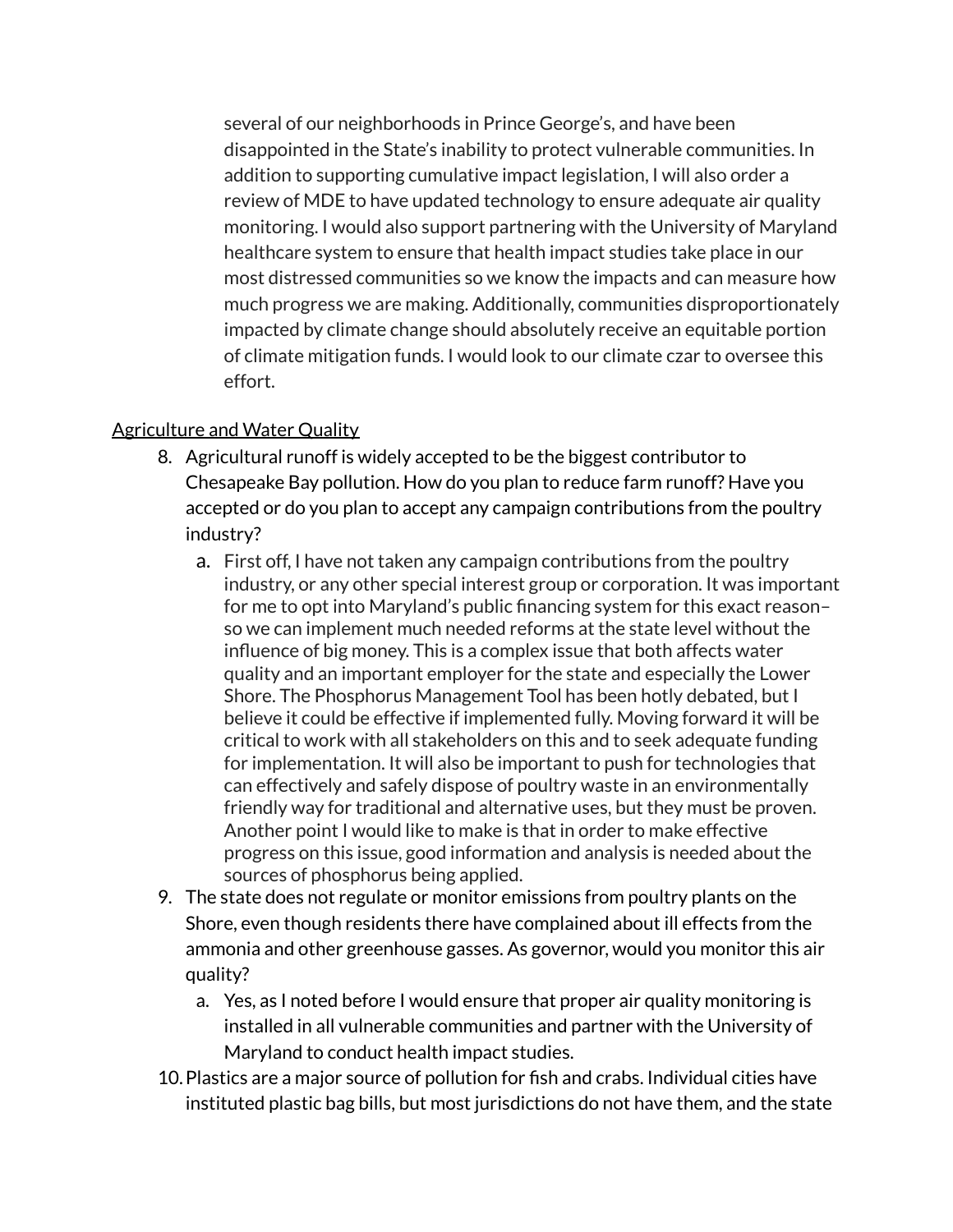does not have one, either. As governor, what would you do to reduce plastic and microplastics in our waterways? What measures will you take to require manufacturers and merchants to cover the true cost of their production and use of plastics?

a. Yes, absolutely. We must change market incentives away from the use of plastic bags and micro plastics by instituting fees on both consumers and manufacturers/ merchants. A statewide ban on plastic bags would also be effective.

# **Transportation**

- 11.Do you plan to revive the Red Line proposal in Baltimore? How would you make up for the economic development lost to Baltimore since Gov. Hogan killed the Red Line?
	- a. Yes I do. I am and have always been an ardent supporter of public transit. I heavily advocated for the Purple and Red Lines and SMRT while in office and would ensure that these projects are completed, as Governor. Unfortunately, from an economic development standpoint, there is no replacement for a strong public transit system and transit-oriented development, which is why my priority would be reviving this project.
- 12.Do you support proceeding with Gov. Hogan's plans to widen the Capital Beltway and Interstate 270? Do you anticipate that the next governor will be able to kill or alter the project?
	- a. No, I do not support it. I know many Marylanders are frustrated with the absurd amount of congestion and traffic they face in their regular commutes, but the current Hogan highway P3 widening scheme is not a sustainable solution. Furthermore, the prohibitive cost of tolls would mean it's inaccessible to low and moderate-income families.
- 13.During the pandemic, transit ridership has fallen across the country. Because Baltimore's workforce has a high percentage of essential workers, Baltimore's ridership fell about 55-60% compared to 94% in the California bay area. With two out of three jobs in our region requiring at least a 90-minute commute by public transportation, how would you determine the level of investments you would make in public transit services?
	- a. I think it's past time for a regional transit authority in the Baltimore-region so that we can ensure we're making equitable and smart investments in public transit for our state's largest city.
- 14.Shortly after coming to office, Gov. Hogan canceled the shovel-ready Red Line light rail project that would have brought 10,000 jobs in a five-year construction phase, dramatically reduced commute times, and \$3.0 - \$6.5 billion in